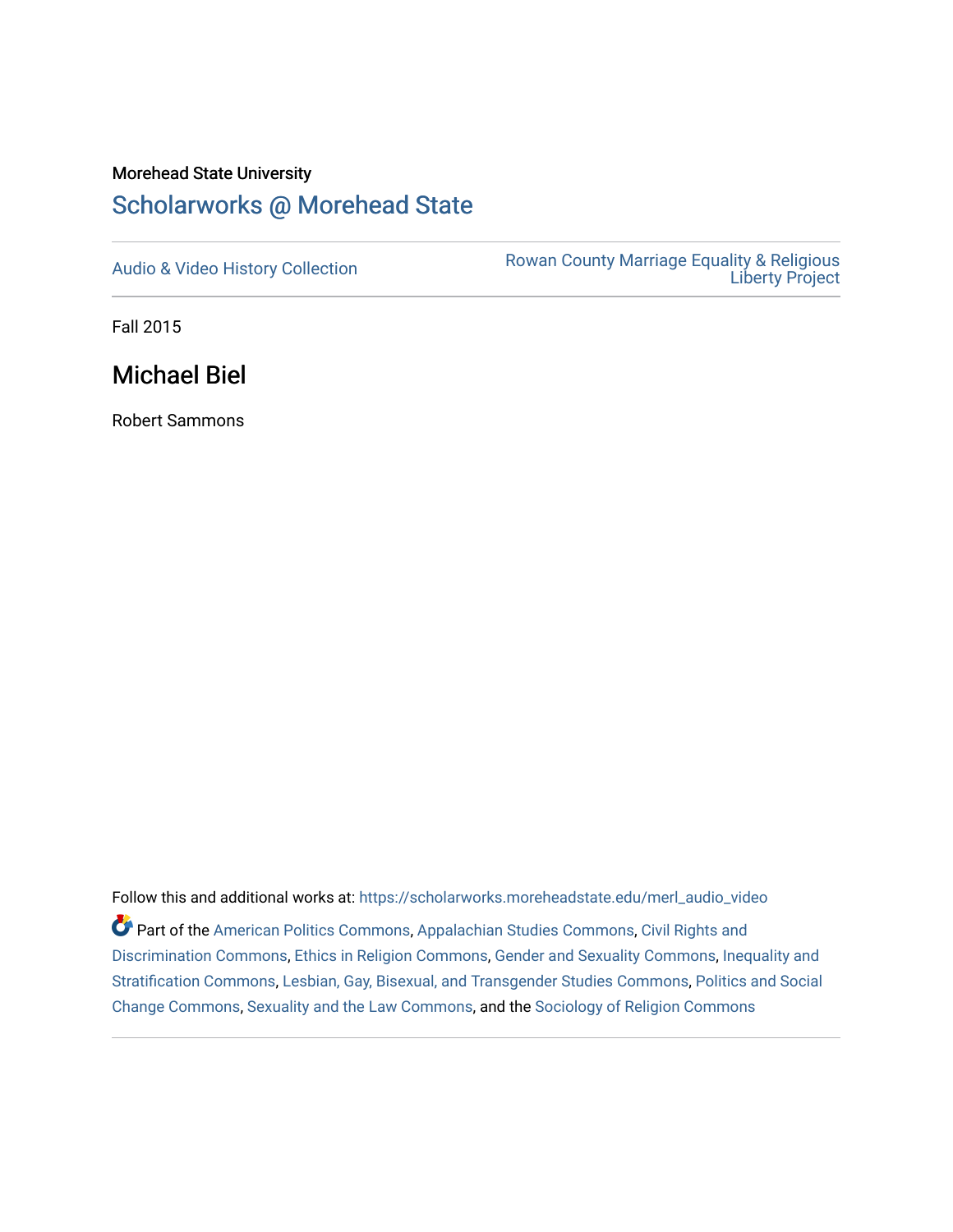## **Michael Biel** Interview

Interviewer: This is a conversation with Michael Biel for the Kentucky Marriage Equality and Religious Liberty Oral History Project. We are in the seminar room of Camden-Carroll Library on the campus of Morehead State University in Rowan County, Kentucky. Today's date is July  $27<sup>th</sup>$  of 2016. The time is 2 pm. My name is Rob Sammons.

Hello Mr. Biel and thank you for being with us today.

Response: It's Dr. Biel. (laughs)

I: Excuse me, Dr. Biel. I meant to ask you how you prefer to be addressed beforehand. My bad. Dr. Biel, let's start a little bit with some biographical information, for example where were you born and where did you grow up?

R: I was born in New York City, so I'm a "durn furner" (laughs). I grew up in suburban New Jersey, in Teaneck, New Jersey and from there I went to Temple University in Philadelphia. That's where I got my bachelor's. And I got my master's and doctorate at Northwestern University in Evanston, Illinois and taught for a couple years and University of Missouri Colombia and also Lehman College in New York City before I came here to Morehead. But I've been here in Morehead since 1977, so actually the longest place that I have lived in is here in Kentucky, but I'm still a "durn furner." I'm a Yankee (laughs). And that might have, of course, something to do with my points of view of this whole situation.

I: If you would please expand a little bit on your formative years, for example did you have a religious upbringing or what was some of your ideological background in your formative years?

R: Well, I'm Jewish. Not a, not really practicing now. I consider Judaism really more of the ethnic, the social, the way of life. Although I was, you know, had a fairly full religious background, education, bar mitzvah, things like that. And, you know, through confirmation, kept going to religious school through my senior year in high school. And so that was, yeah so, I'm not non-religious, but it does have a bearing on the situation here in Morehead where, in Rowan County I'm practically the only Jew that's here. When we lived, for some years, in Owingsville in Bath County, we were the only Jewish family in the county. We knew that. So, that does make a difference.

I: What about your current occupation?

R: Well, I'm retired. Happily retired. So, my occupation is living life, being retired, traveling, writing, fooling around on the Internet, and things like that.

I: Let's get right into the subject at hand. How did you become involved in either the religious liberty movement or marriage equality movement?

R: Well, I've always felt that religion has no business being involved in any way, shape, or form, in government. And when this started, when this particular situation started, I was visiting with my daughter in Brooklyn. I usually spend several months at a time, a couple times a year there.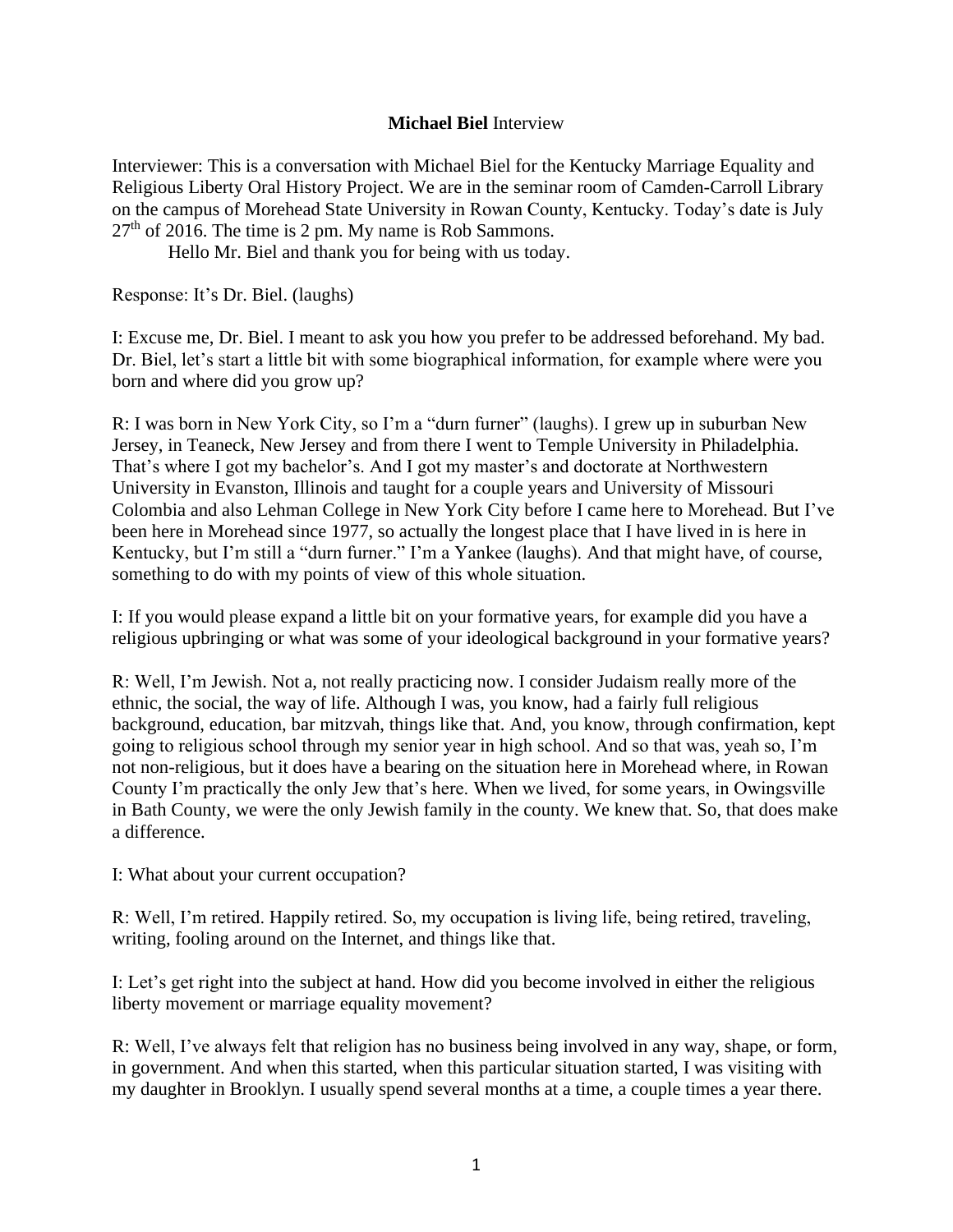So, when the situation broke out here, I was not here. But I read about it. Somebody posted something on the Internet and I made a comment about Kim Davis. It was a very negative comment. It was something concerning that this is going to ruin the reputation of Rowan County, Morehead, and Morehead State University. That this is going to be a well-publicized, nationwide, and eventually I was right, a worldwide controversy, and it was not going to look good for the county. And I get a email message from my next-door neighbor. And she said "I just wanted to tell you think Kim is Jean Bailey's daughter." I had completely forgotten that. Jean lives across the street from me. And we're not close neighbors, you know, never see them socially or never really see them around the block. And I knew nothing of Kim as Kim was growing up. Not a thing about her. So, it was a complete surprise to me. Both Jean and Kim knew who I was, and that's part of the problem of being a professor and looking a little different than others, except that Jay Flippin and I always were mistaken for each other so I can't that I was the only one that looked like this. But, more people know me than I know them and I'm not very good at remembering people's names. So, I had no way of being anonymously involved in this. It was about three weeks or so before I was able to, until I left Brooklyn and came back here to Morehead. So, I was not involved in the start of the movement at all. All I knew was that there were people that would be in front of the courthouse and protest. And so, I figured that, you know, I emailed, or really, Facebook messaged people and posted that I was gonna be coming back to Morehead and I'll see some of you guys there. And so, that's what happened. I came back into Morehead on a day when it was not a real scorching hot day, I went down there and introduced myself and I did not know any of the people at all. And, in reality, there was one person in the group who my daughter and my wife knew. But I didn't know her. And in messaging around, one of the women that I did know through her father, who had been a professor here, she lives out of town but she has become part of the group as well. Everybody else, all the other locals I did not know at all.

I: So, what was your first reaction when you heard to U.S. Supreme Court's decision on marriage equality?

R: Well, I thought that that was absolutely great. I was really pleased at that. Now, you know, as I said, my feelings mostly in this situation was not so much about the marriage equality side, but the religious liberty side. But that does not mean that I have not been involved with, at least peripherally, the gay scene, to a certain extent. I'm straight, but I have friends who are gay. I know a lot of people in the theatre, on Broadway as well as, of course, here at Morehead State. But I knew when I was, it was 1960, so it was when I was 13 or 14. I knew one of the, a person who became one of the leaders in the national gay movement. His name was Tom Waddell. W-A-D-D-E-L-L. And he was my camp counselor. Bunk 4 in Camp To-Ho-Ne in 1960. And 1960 was the year of the Olympics, and he was an Olympic decathlon athlete. And he was given a week off to go out to Eugene, Oregon, in the middle of summer, and try out for the Olympics. And, as far as we knew, we kids in the bunk, he had a girlfriend who was a counselor for the little, like 4, 5 year old kids. And so, I remember the first day of the Olympic trials, I was the only one in the camp that had a radio. And so, I heard the news that Tom had been the leader in the first heat the first day. So, I went over and I found her and I told her, you know, Tom is leading, you know, and of course, that was the year of Rafer Johnson, and he was the one who broke all records in the decathlon, both at the trials in Oregon but also at the Olympics itself. And so, as soon as, Johnson was the second heat, so as soon as he was competing, Tom was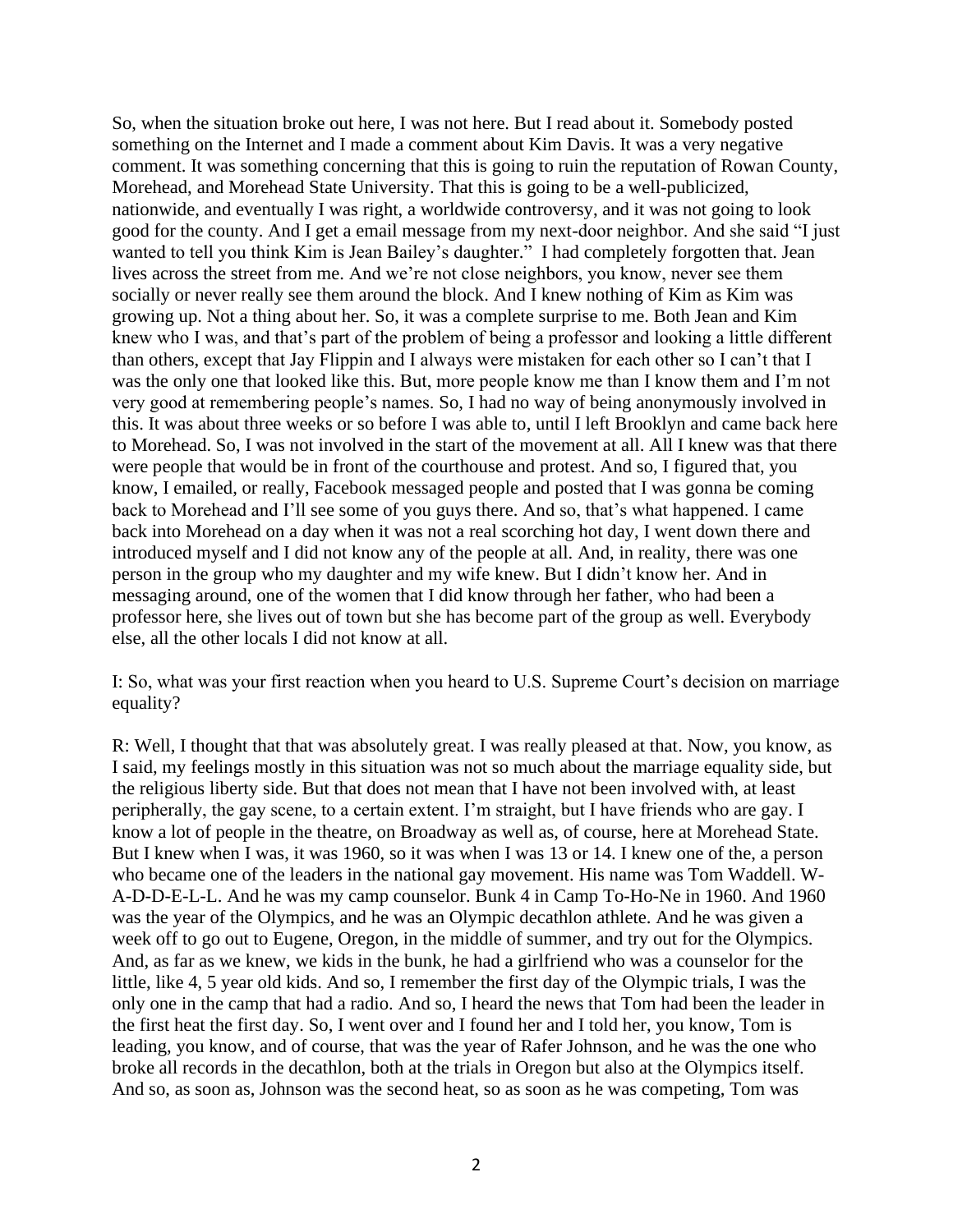completely wiped out. And Tom came in fourth, and so was not able to go to the Olympics. He came back to us, spent the rest of the summer with us.

Years later, I found out, through an article as well as a book about him, that that summer was the summer that he came out. And it was happening while we were there at camp. The camp was owned by a man named Peter Meneca. And his brother was the, owned a little variety shop near the camp, near Lake Buel in Massachusetts in Great Barrington, Massachusetts. And his brother hosted after-hours parties at the shop and that was where Tom was introduced to the gay lifestyle. And we kids in the bunk knew absolutely nothing about this. And for years we knew absolutely nothing about this. Tom did get to compete in the 1968 Olympics. I believe those were the ones down in Mexico City. He didn't medal, though. But after that, he came out and formed an organization called the Gay Olympics. So that was, you know, where I first heard about him and where I first read an article about him and thought well, that was going on at Meneca's store, oh my goodness. And so, the U.S. Olympic Committee owns the word Olympics, and so they sued, and so Tom had to change it to the Gay Games. And when the AIDS situation began, by this time Tom was a leader, one of the leaders of the gay movement both nationally and in San Francisco, and he was a physician. He was a doctor. And he contracted AIDS. And it was something. ABC had a program, it was one of the documentaries, magazines like 20/20, I don't remember if it was that particular one though, that had a story. They were talking about a couple who, a gay couple who adopted a child that was a nurse bore. And, you know, my wife was a nurse, said "don't change the channel, I want to see that." So, we watched that, and they started showing and talking about who these people were, and I said "I know him. That's Tom Waddell." And I explained to her the story about that. And I figured that if anybody was gonna beat this, it would've been Tom. But he didn't. It was, you know, too early, even though he's a physician and knew what was going on sooner than anybody else did. He could not beat it. And so, he did pass away and he is, he's on many, many squares in the AIDS quilt. And he was mentioned in, he was on one or two of the squares in the AIDS quilt that was here on campus, at the Buford Crager Room. Many, you know, decades ago when it was still fairly small.

And so, I've always, not been involved with it, but I always had empathy towards it because of this, you know, this fellow that I knew. An ordinary guy, just like anybody else, and he never tried to push anything on anybody. I knew all of the propaganda that was being said about gays was a lie. And so, it turns out that one of my high school buddies was gay. None of us knew that. None of us knew that until, I think, the  $25<sup>th</sup>$  reunion, he shows up with his significant other who was a man. And we all said "Steve's gay? Okay, fine. How you doing, Steve?" And so, and I've, in the last five or ten years I've found a few other friends of mine who I've known for 30, 40 years but didn't know they were gay. And, you know, several of them are happily married. They lived in New York and they were able to get married 7, 8, 10 years ago. I forget when it was first made legal there. And so, I've realized that there was actually nothing wrong with the gay lifestyle, there's nothing wrong with gay marriage, and, you know.

So, I was incensed when I heard what was happening. And then I realized two things. One was, this was not, strictly speaking, a gay situation. And I tried to remind people over and over again, especially reporters that were doing stories, and the headlines would sometimes did not match the stories, where it said that Kim Davis was refusing to issue marriage licenses to gay couples. No. She was refusing to issue marriage licenses. And so, as the lawsuit began, and there were four couples, two gay, two straight, my emphasis was always on the straight couples, because that's where, I felt, the legal liability and the weakness in her position was, because of the fact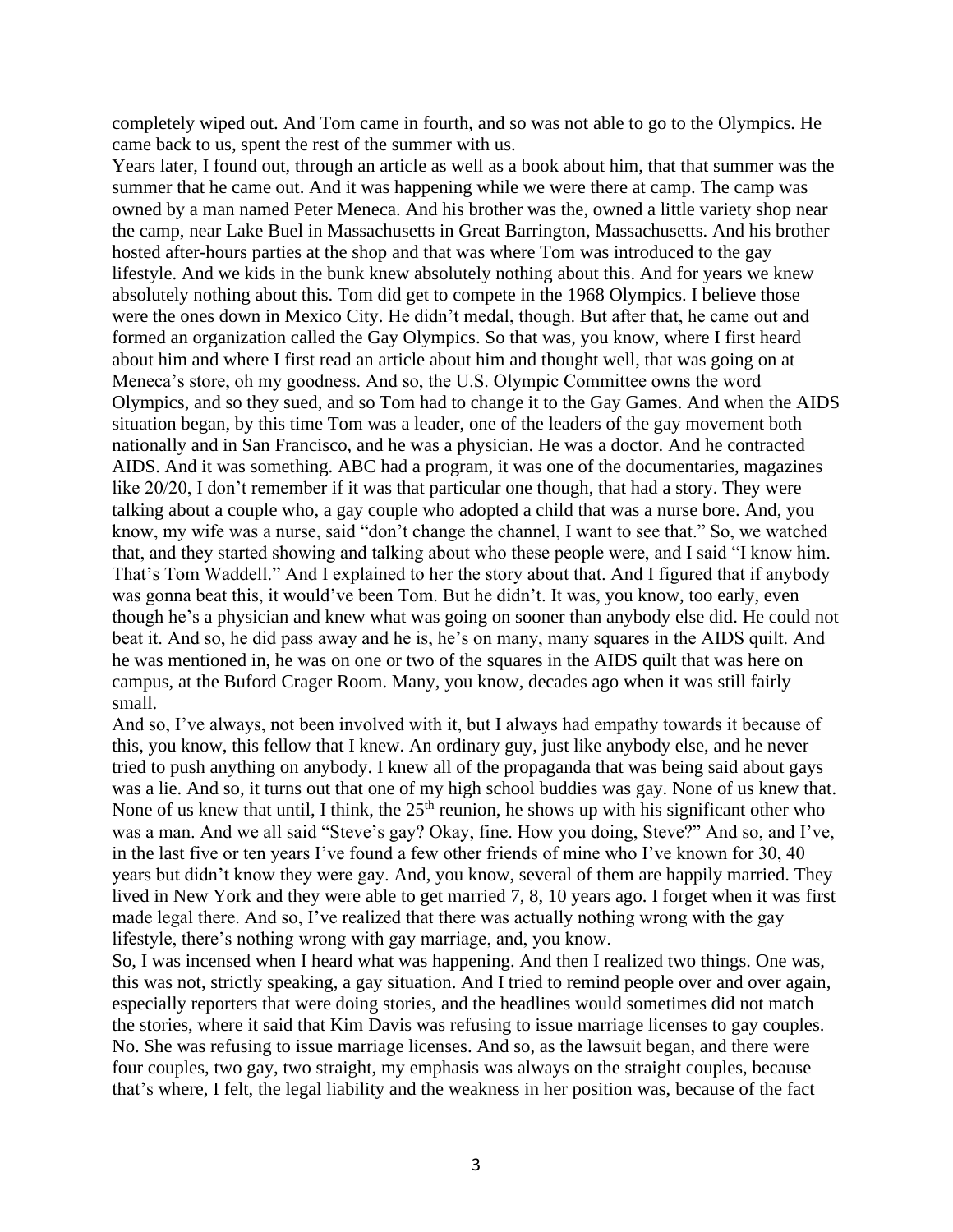that there was no reason in the world for her to refuse to issue those licenses to those straight couples. They had nothing to do with the gays who were, or transsexuals, because there's a couple that's involved here that one of them is a transsexual. So, they had nothing to do with it and they're caught up in this. And they would probably have more legal standing than the gay and transsexual couples. Although, of course, obviously, after the Supreme Court decision they did have full standing. But, if anybody refused to issue marriage licenses to a straight couple before the Supreme Court decision, or after it, it would be unfathomable. And so, I started to realize what was happening. That this was a religious situation. And it wasn't that she said "it's my own personal feelings that I can't allow myself to issue marriage licenses to gays. It's my religious feeling that I cannot do it." And so, at that point, that changes it entirely. If she had not mentioned or brought up that there was a religious connection, my only feeling would be that this is an affront to these people who I knew from 30 years' experience, who are not evil people. They were perfectly proper people that are just, they have different ideas, different relationships than she, what she would say to be the normal people. I've been trying to avoid using that term because every time someone says "well, normal people are," no. That's not the proper concept. But I realized that this was her religious interpretation. And what was worse is that there were five workers under her. And we knew from the beginning that one of them would have issued marriage licenses, had no problem with it at all. Another one was her son, and I'll get back to nepotism in a second. But the other three were being coerced in some manner to follow Kim Davis' religious point of view. And so in reality, what she had done was she created a religious doctrine in her office in the county courthouse. And so, she had not only brought, you know, religion to her own personal work, she had brought religion to her office. And she now was the high priestess of "Davisism." Her own personal religion was now the official religion of the clerk's office, the county clerk's office of the county, of Rowan County, Kentucky. And so, this was something that was, I think, totally unconstitutional. She could have her own personal beliefs. She cannot bring those personal beliefs, A. to her official duties and B. to the official duties of other people. She was coercing them. They did not believe in her religion but, especially the person who had no objection to issuing licenses. And he also was now made to bow down to her religious point of view. And I've got to admit that it was a religion that I've never heard of before. I had to Google it and look it up and see what the, it is a sub-cult of a cult, in reality.

Then I started hearing rumors. You know, "she's been married four times" and…woah. Then starting to hear the details of it. I realized what was happening. She had had children out of wedlock, then married a second husband after divorcing the first husband, which, you know, she had gotten pregnant while she was married to the first husband. She divorces him, I don't blame him if he (laughs) wanted to divorce her. But the father of the kids was, I've heard several different aspects of this, was quote unquote indisposed, so she found somebody else to marry her. So, she marries, you know, husband number two, who adopts the kids. Then when the one that she had conceived the children with got un-disposed, un-indisposed, she divorces husband number two, marries the father of the kids, husband number three, who she eventually divorces and goes back and remarries husband number two who she is currently married to. And that it is the mother of husband number two/four that introduces her to this cult. I really can't call it a religion. It really isn't, really is more of a cult. And so, when we realized this, it got to the point where she was counting on, for her personal salvation, her total adherence to this cult, and that part of the total adherence to the cult was that she had to do everything in her power to dissuade or disallow homosexuality, other aberrant sexual situations, because she herself was involved in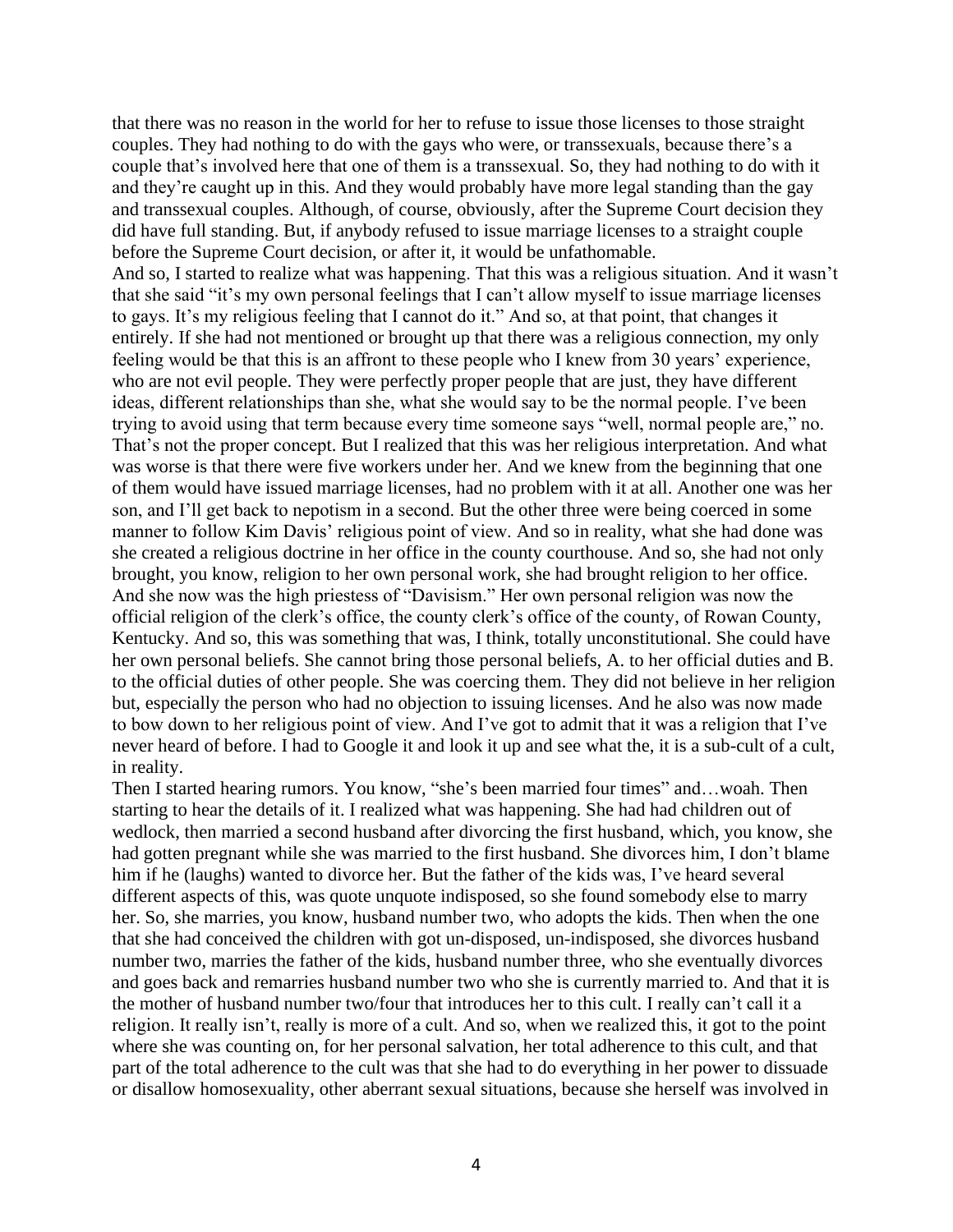an aberrant sexual situation, and the only way – you know, when you would bring this up, oh, my sins, and I did plenty of sins, are forgiven. Not only are my sins forgiven, she's used this other term, my sins have been forgotten. Now, if God is omnipotent, all-knowing, how can God forget? Forgiving is one thing. Forgetting is something else. That's really why I think this is a cult rather than a religion. You know, the audacity to say that God will forget what my sins were. And so, I think this whole thing comes about because she was scared that if she did not follow along and destroy any other aberrant sexuality, that she would come across her own aberrant sexuality and the fact that her kids were born out of wedlock and they were conceived out of wedlock, they were born in wedlock, so to speak. But that these sins of hers in the past would now be remembered and she would be condemned. So, in order to save herself, she has to destroy the sins that she perceives to be sins of others. That is taking upon herself more than the average parishioner in a church. You deal with your own personal sins if you are a member of a church. You don't go out and deal with other peoples' problems that you perceive and being sins, and that their problems, their situation would be now have effect on your situation is really what was involved with this. So, that is why I felt that this is more of a religious liberty situation than a sexual liberty situation. Because it had been moved into a governmental, a formation of a governmental religion, that you step into the county clerk's office and you are now stepping into the county clerk's sanctuary. And that those five workers of hers were working in her religious sanctuary. There wasn't anything over the door that said that you were entering anything more than a Rowan County clerk's office, but essentially you were now beholden, if you wanted to get a marriage license, to her religious, her interpretation of her religion. And I would think that if there were people in her church who had lived a chaste, righteous life, and were not involved in sexual deviances and multiple marriages, that that was one of their problems, then I would assume that if they were in this position instead of her, that they were not involved in that church in order to get salvation from their own personal aberrant sexual problems, then they probably would not have done the same thing that Kim did as far as refusing to issue licenses. So, that's where my philosophy was with this.

So, the type of signs that I gravitated towards as far as, you know, which signs to hold up, which signs to plaster all over my car, which was, when I realized that I didn't have to park in the parking lot, that the whole main street in front of the courthouse was a parking zone, I figured oh, I could put my car there right on Main Street and I put four or five of the signs on the car. I was the first one in the group to do that. I still have some of the tape marks from the first time that I did it, not knowing that that tape was not going to come off smoothly. After that I had to do it a different way because some of the marks on that car are from the tape, from the first time I did that. This is the type of signs that I did were the, the "do you job," that, not, they were antireligion and you, know separation of church and state, you know, type of signs.

I did have a "Love wins" on there also, because it was a nice sign and it would fit, and as a matter of fact that is the sign that my daughter and I took with us to Europe and we took pictures, and we never got around to sending to the Herald-Leader. They're in Reykjavik, Iceland. There is a street which they painted in rainbow. A whole street, about three blocks long going down a hill. It's a major street and it leads from the major Lutheran church in the city, which is the landmark, the Hallgrimskirkja. And so, it leads down from there, you know, down to one of the main shopping streets. And so, we took, had pictures taken of my daughter and I holding the "love wins" sign, but we also took a picture of the Lexington Herald-Leader with the headline and the picture when David and David, the two Davids, got their marriage license. And so, im holding the Herald-Leader and Leah's holding the "love wins." It turns out that there is a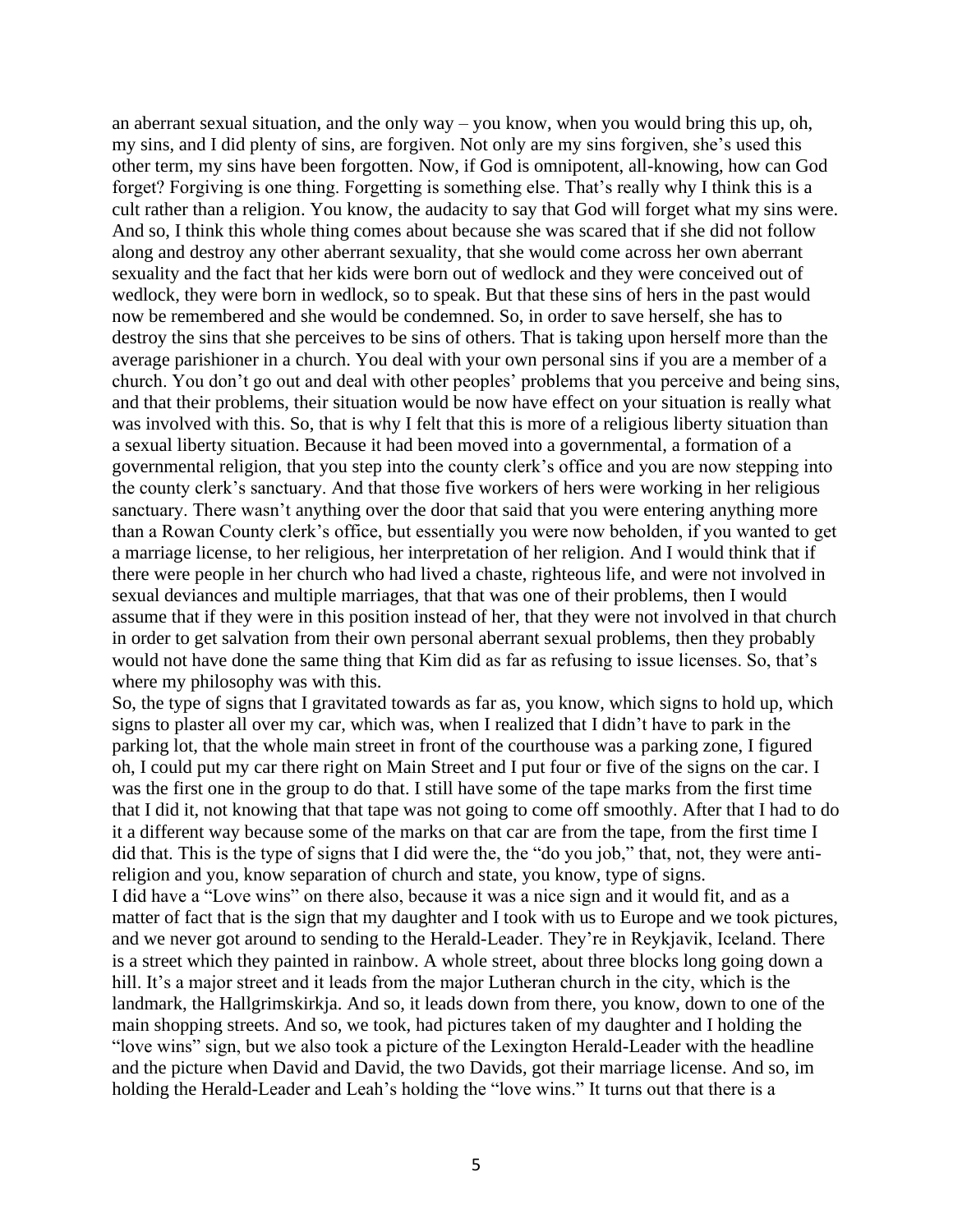religious freedom movement also in Iceland that the fellow that, the family we were staying with was a friend of mine who went on Facebook as a record collector, and realized that I had these messages about what was happening here with Rowan County and so, we got into political discussions as well. He's one of the leaders of a newly emerging political party in Iceland called the Pirate Party. So, one of the things which he did when we were there is we took a petition to the head bishop of the Lutheran church, which happens to be a state church. And, you know, there's no separation of church and state there. The Lutheran church is the state church. So, the priests are government employees. And so, they were having a vote the week after we were there as to whether the Lutheran ministers, as a government official, would be forced to issue and perform marriage ceremonies. Now, of course, here in the United States, we feel that there should be no coercion on ministers as far as issuing or officiated at a ceremony that they do not believe in, but that's not the case when it comes to... in their feeling, the government employees would be just like the justice of the peace, and we had a case a couple weeks ago. I think in Louisiana, I think, where a justice of the peace, you know, said he would not perform a ceremony. But he's not a clergy, he's a government employee. So, it was the same feeling that they had as far as Iceland was concerned. And so, we stood in front of the office of the bishop holding up the "love wins" sign that we had imported all the way from Rowan County, Kentucky to Reykjavik, Iceland. And so, it turns out that, by the way, the letter that we handed in that day was successful. The following week, the bishops had a, you know, had their meeting, had their election, their vote, and they voted to enforce the measure that the bishops and the priests, being government employees, they had to perform the ceremonies. So, it was successful. But we had, you know, pictures taken in Reykjavik, Iceland, with the "love wins" sign that we brought all the way here from Morehead, Kentucky. As a matter of fact, that sign is now in Brooklyn, so that's why it's not in your collection (laughs). You got the pictures of it but the sign itself, my daughter wanted so keep it. So, it's in Brooklyn.

I: That's great. What an interesting take on the separation of church and state and freedom of, and maybe even from, religion. It's not an angle I had considered before.

R: Well, you will find that, if you haven't interviewed them yet, that there are several nonreligious people in the group, several Wiccans. And so, they're, they are even more adamant than I am of, you know, separation and freedom from religion. I've had the, you know, these feelings, these tendencies, all the way from when I was in school. And the only, back when I was in school, in the 1950s, we still had the prayers and Bible reading in our school. And we would have a verse from the Old Testament to make things proper, and then the Lord's Prayer, and Pledge of Allegiance. And I did not have any concept of what "Lord" meant in the Lord's Prayer, because to me, Lord is God. No. Lord, in that case, is Jesus Christ, who is not God. Or at least, in my religion, it is an extreme sacrilege to even consider the possibility that Jesus Christ is God. So, I did not realize that we were being fed something from the Old and the New Testament. Once I found out, when I was probably in eighth or ninth grade, I just stopped reciting the Lord's Prayer. I had no qualms about the Old Testament reading, which usually was from a Psalm. The first time I had any understanding that those prayers could be a problem to anybody, was when I was in third grade, one of the girls, Pat Caputo, who I find out later, was Catholic, and she would not read from the Bible that they provided. Because what they did, each kid did the, you know, led the ceremony in the classroom for a week, and when it was her week, she brought in her own Bible and used it. So, we didn't have any situation of anybody like, being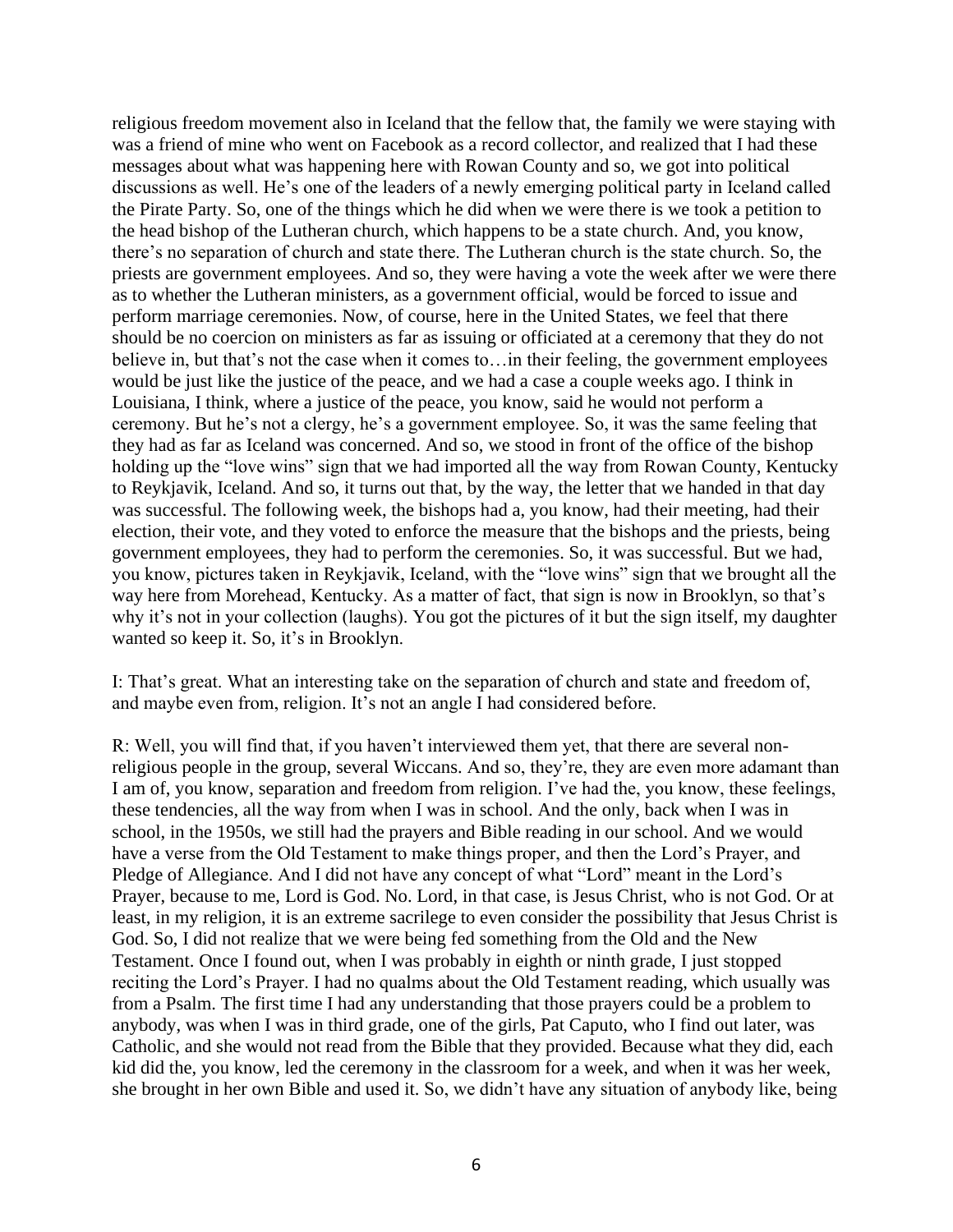a Mormon and bringing the Book of Mormon, or anything else. This was just something that was, you know, fairly mundane. It was definitely in third grade, and it was the first time I had really, you know, noticed anything about that.

And the other thing which I finally now, when I was in high school was able to protest against, was when they had their Christmas choral assembly, that everybody would stand up when they, when Handel's Messiah, the Hallelujah Chorus. It's a normal piece of classical music. Why should I stand during a part of an oratorio written by a Englishman who was not clergy? This is not a prayer or anything. So, I just would not stand during it. And I think I may have caused an objection or two from a faculty member, and I, you know, would just brush it off and say, you know, the first time it happened, there's no reason for me to stand. It's an ordinary piece of classical music.

And it's the same point now also, as far as God Bless America, which happens to be a piece of music that I have done the research on. I've gone through Irving Berlin's papers about the writing of the song and did a 5-hour broadcast about that on the anniversary of the song and partially because Michael Finestein helped me locate the original recording of, or the recording of the original broadcast introduction of the song which had been sorta one of the holy grails of old-time radio, finding that broadcast. And we don't have the broadcast, we've got that segment from the broadcast from Irving Berlin's own personal record library. So, you know, after making that discovery I started doing the full research on it and it's a secular song. It is, yes it has the word "god" in it, it has the word "bless" in it, but it is not a prayer and Irving Berlin did not consider it to be a prayer. He considered it to be a serious song. He did not want it to be treated frivolously. He did not want it to be a pop song that would be on the charts for six weeks and then be forgotten. And so, he had a plan on how to make the song, you know, eternally popular, so to speak, and I have all the background information on it. And he would be appalled at what they do at Yankee Stadium, for example, seventh inning stretch, where they have tossed people out of the ballpark for walking to the men's room during the playing of Kate Smith's recording of God Bless America. And people that didn't stand during it. He would have been appalled by this. And, additionally, he refused to even consider anybody that would say that this should be made the national anthem. The Star-Spangled Banner had only been put into law as national anthem just a few years earlier in 1931. So, we're not going to change the national anthem so soon to one of my songs. So, that also was, that's the same type of situation. Making religious things that are secular is another objection that I have.

#### I: Dr. Biel, were you an activist before these protests?

R: Oh, yeah. I'm a child of the 60's. I was more of hanger-on and voyeur of the activism. But, the, we were, I've realized now that I probably was kinda naïve about the world situation. You know, I watched the news. I read the news on the air, in the broadcast when I was in undergraduate, but didn't fully understand things and one day, a teach-in was announced at Temple University. And it was going to be held in the auditorium in the building where our radio station was. It was an old church in the 1880s, Thomas Hall. And this sanctuary was very, very rarely used. That's the only time I really remember, in the four years I was there, that that sanctuary was used. And we decided we were going to broadcast the teach-in because it was easy to do. All we had to do was snake the wires up the stairs from the basement up to the sanctuary and, you know, rig up two or three microphones. And there was Alan Ginsburg. And, it turns out, also, his gay significant other, who's name I forget. And the honchos, head honchos of the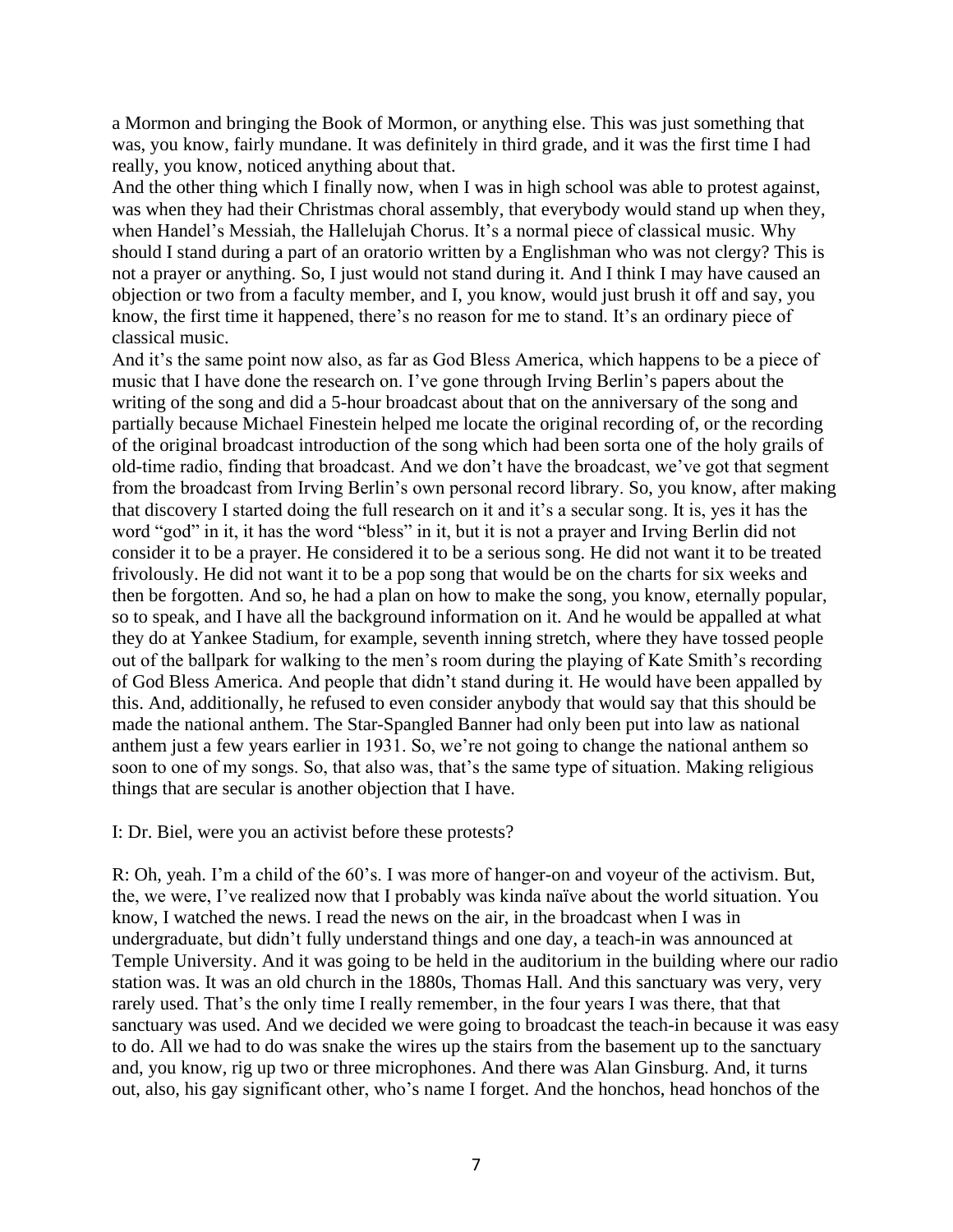Hari Krishna movement of New York, of Greenwich Village was there, right in Thomas Hall at Temple University. And I have the tape of that. I really need to do something with that tape. And so, it was a Vietnam teach-in and it was the first time that I really started to pay attention to what was happening as far as Vietnam is concerned. And the following summer there was a be-in in Central Park, and that was being discussed and advertised on WBAI in New York, which was a Pacifica Foundation sponsored station. The hippie station, so to speak. And so, my fiancée and I went to it just to be there amongst all the flower children. But, when it came to, I forget whether, you know, what the situation was, there was a sit-in at the administration building at the university. And we broadcast it. We found a, we knew a steam tunnel that could get us from our building to that building. And so, we got one of our thousand-foot telephone, coils of telephone wire, and set up a line to that building and we broadcast that.

When I was at Northwestern University, manager of the radio station there as a grad student, for one year, that was the spring of 1970, and that was the Kent State killings. And I remember I heard, I was driving up campus. We had a seminar with, a weekly seminar with a broadcast professional. Large auditorium about a mile away from the main part of campus. I was driving up there when we heard the news about it. And I came in and I started telling the kids in the class, there were four college students shot at Kent State University in Ohio. And we didn't know any more details than that, but there were protests. Well, by the time our class was finished, two or three-hour seminar, I go out there. The whole campus was in an uproar. And students closed down the university. We declared it, well, they declared it, I'm a hanger-on here, acting after a little bit as a broadcast reporter, looking at the events and reporting on the events, closed down the university. There was an eight-foot wrought iron fence surrounding the whole Northwestern campus. They tore it down. You know, we always wanted to be able to go in and out of the university, across the lawns, without having to go a quarter of a mile to get into the gate. So, this was, it made a lot easier. Get rid of the damn gate, the damn fence. And they used that to barricade Sheridan Road. Sheridan Road is a road that went from the southern border of Chicago, snaking its way up along Lake Michigan, through Evanston, through Wilmette and Winnetka and Kenilworth all the way up to the Wisconsin border. And we blockaded it. And so, you know, of course it didn't close the entire road for that distance, it just meant a detour of two or three blocks around the, around were the huge pile of all these wrought iron gates were. But the station had been off the air for like, two weeks with transmitter troubles. And we were completely rebuilding the transmitters, so the evening of Kent State, I and the chief engineer who was an engineer at WGN got the transmitter working again. We got ourselves back on the air. And we stayed on the air 24 hours a day for the remainder of, what would have been the remainder of the quarter. Classes were called off for that, it was something like five, six weeks or so. And we recorded the whole thing and I left the tapes there, stupidly, and of course, a few years later the kids erased the tapes and reused them so those tapes were gone. It's interesting that one of the people that was involved in that was just on CSPAN over the weekend. He became the, one of his jobs every four years, the media coordinator for the Democratic conventions. And so, Wally Petrovic, and so, they interviewed Wally over the weekend and I, last night I sent the link of that interview to my daughter for her to watch this four-minute interview with him. But Wally was one of the people that was on the staff at the radio station during that strike. And one of the other people was Fawn Williams, who became the real main engineer of National Public Radio. So, have a lot of influential people that were involved in that. But this was something that, you know, I got involved in the protest but I was not the one carrying the signs. I'm the one watching everybody who was carrying the signs.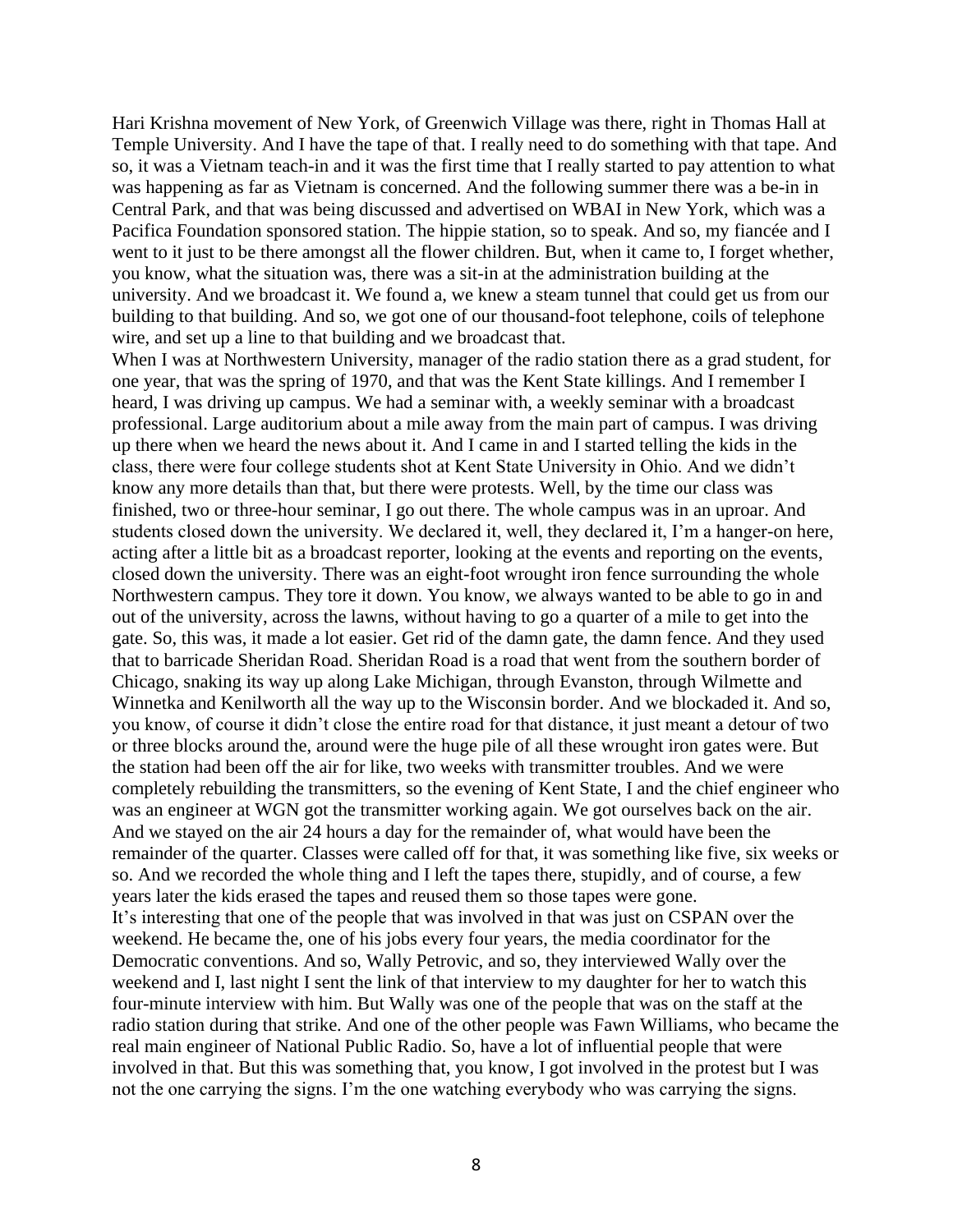## I: And documenting.

R: And trying to document it. Which, again, is where my point was in this situation. That yeah, I sat there with the signs, I had the signs plastered all over my car, but I was with the camera. And I've always been like that. Since I was a little kid. I took the family pictures and the family movies and the organizations that I'm involved with, Association for Recorded Sound Collections and the International Association of Sound Archives. They never recorded their conferences. So, I started doing audio recordings of the conferences and when I got my video camera, my portable video recorder in 1984, I started recording the conferences. So, I started recording our (didn't catch this word) in 1985, and we had our  $50<sup>th</sup>$  anniversary conference two or three months ago and my daughter and I put together a 25-minute piece calling out a few interesting things from the 35 years of tapes that we have. But it was only just scratching the surface and one of the guys that we had that's included in that video passed away just last week at the age of 94. So, it was, I've been involved in documenting these types of things, not on a, you know, not on a professional basis, although that was, in a sense, my profession of teaching broadcasting. But I was the radio person here at Morehead State. I was not the TV person. Yet I'm the guy with the TV camera all over the place, or, I've been using the iPhone since I got it, and I was using regular, a pocket digital camera, both, taking both stills as well as motion pictures. And I did a little bit with a video camera, which is the same model as you guys are using, as a matter of fact. And so, it was something that took, I really didn't take a lot of video because it's a lot easier to upload still pictures than it is to upload the videos. The videos are just a smattering of them. But as far as, like, doing my stuff with the organizations, I recorded the whole conference from beginning to end and our group now has coordinate sessions, two sessions at once, and so we end up, now, I'm in one room and my daughter's in the other room doing the videos. Except for the time, the one conference that I missed because I had, was recovering from a heart condition. She had to handle both rooms and that was the one conference where they had the two rooms in two different buildings. Oh, that was a mess. But, she gallantly did that.

So, that's part of what was happening here. That I showed up, as I said, like three, four weeks after everything began, and joined, and I started taking pictures of people. And when the group organized, I took pictures of the organizing meetings. And I was not sure whether the people involved would want to have their pictures taken. So, I did not take a lot of pictures. What I would try to do was as the meeting would start, snap. A few snaps so I'd get pictures of the surroundings and everybody was there like, put the camera away. And if something interesting did happen as the group was closing up, I would possibly take a few more pictures. So, I have maybe only ten or twelve pictures from some of those early meetings. And I didn't do any video, I didn't do any audio recording.

R: Were you present at the protests here in Morehead as well as the verdicts in Ashland and verdicts in Covington? Did you get to go to those?

R: Yes. Yeah. And there was a total of three. It was Ashland, Covington, and then another one at Ashland. As a matter of fact, I was taking video at the first of these. It was a preacher who was standing up and he was going like this and I looked at this guy, I said "that guy's just like Billy Sunday." Billy Sunday was a preacher back in the teens and twenties, sort of like Billy Graham.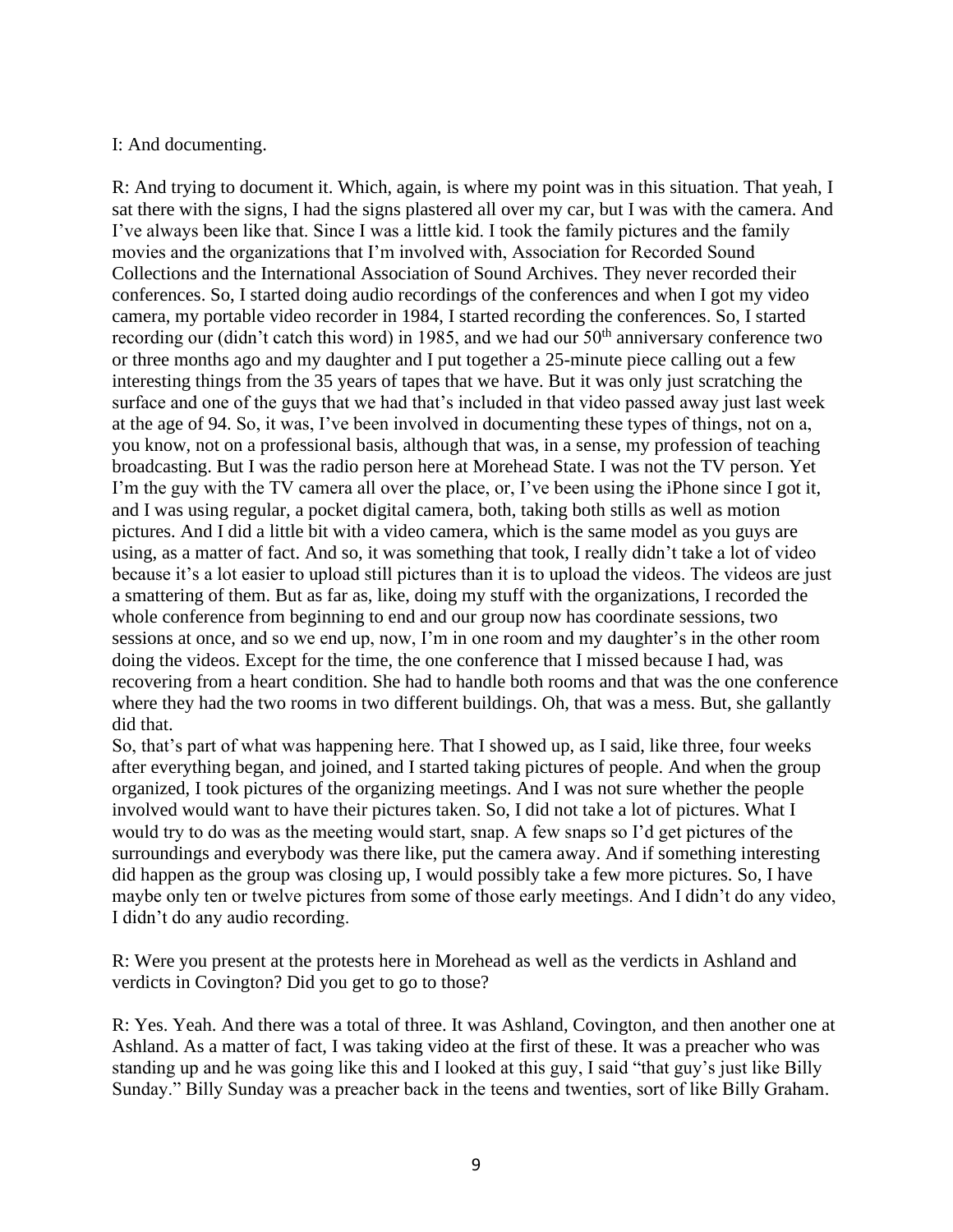He would travel around the country with huge ensembles. But Billy Sunday had been a baseball star. And so, he would do his baseball moves, you know, wind up. So, he would dance around and he would throw his arm. This guy looked like he was doing that. So, I was having trouble getting the camera set up. I got the camera set up. I started to record him, about maybe 15 seconds. At that point, a guy comes, crosses my path, and just as I'm about to press the stop button, he says, because I'm standing in the middle of the opposing group, he said to a couple of them there "she's going to jail." And I got that on the video. So, and I think you probably have it on your site. If you don't, it's something that I did post. So, and the thing is, he crosses, he says, you know, "she's going to jail," and I already pressed the stop button. And so, it stopped right after he said the word jail but it was there. So, I took pictures and I panned across our group of ten, fifteen, twenty people standing by the wall with our signs. And then some of the arguments that would ensue and some of the most argumentative were the outsiders.

And that's one of the other points. Our group of people that were protesting what was happening here in Rowan County were all local people. Everybody was from Rowan County, with a couple of people who were live in Bath County but had been part of Morehead State University. One or two of them even worked at the university who just happened to live in Owingsville or Bath County. We were all local people. This woman that I was talking about that I had known because she was the daughter of one of my late colleagues, she lives up in Maysville. So, she's one of the people who would drive down here an hour to, so, she's not living in Morehead but she couldn't be more Morehead because she grew up here in Morehead and her father was David Brown who was the, who formed, founded the journalism program here at the university. So, she knows what reporting was and her father had been involved in the desegregation down in Mississippi. So, and was deeply involved in that, back in the 1950s and 60s. So, this was something that she also had a background to be involved in. But we were all locals and it seemed, to us, that the people who were defending her were not locals. Nobody recognized anybody. They all seemed to be bussed in from Grayson. Including their bald leader. And he was a temp preacher who would get a gig every once in a while, with this church or that church in Grayson, occasionally in Morehead, and up in Maysville and Ashland from what I would see on his webpage. But he was located in Grayson. He was a painter at the school in Grayson. It's a Bible school. Yeah, Kentucky Christian, yeah. He was a painter there. And I don't mean a scenic painter. He was the wall painter in Grayson. And on his Facebook page he had his location, Grayson. And we started calling him the carpet bagger. And after about a month, he started to realize this. And so, he changed his settings from living in Grayson to living in Morehead. But he didn't live in Morehead. He lived in Grayson. So, I think he finally found, like, an apartment or something. I think he had moved in maybe to have a Morehead address with one of his friends. He also, however, had been involved in Bath County as well. He had gone to some of his, I think before, I don't remember exactly, I think it was before he was in Morehead. He had taken classes at Morehead State for about a year but then he graduated from Bath County High School or something, and there was one of the members in our group said "the things that I could tell you about him, but I can't tell you about them." So, he has a background not only here in Morehead but also going one county over, to Bath County. So, in a sense, okay, maybe he's not that much of a carpet bagger, but boy, it sure seemed like that when it started out.

Our group would be there every day. Well, at least somebody from our group would be there every day. And they would only show up, the opposition, the supporting of Kim, would only show up on special occasions. And so, and it seemed obvious. They would come in, they would do their singing and chanting and pontificating and hold up a couple signs and tell all of us that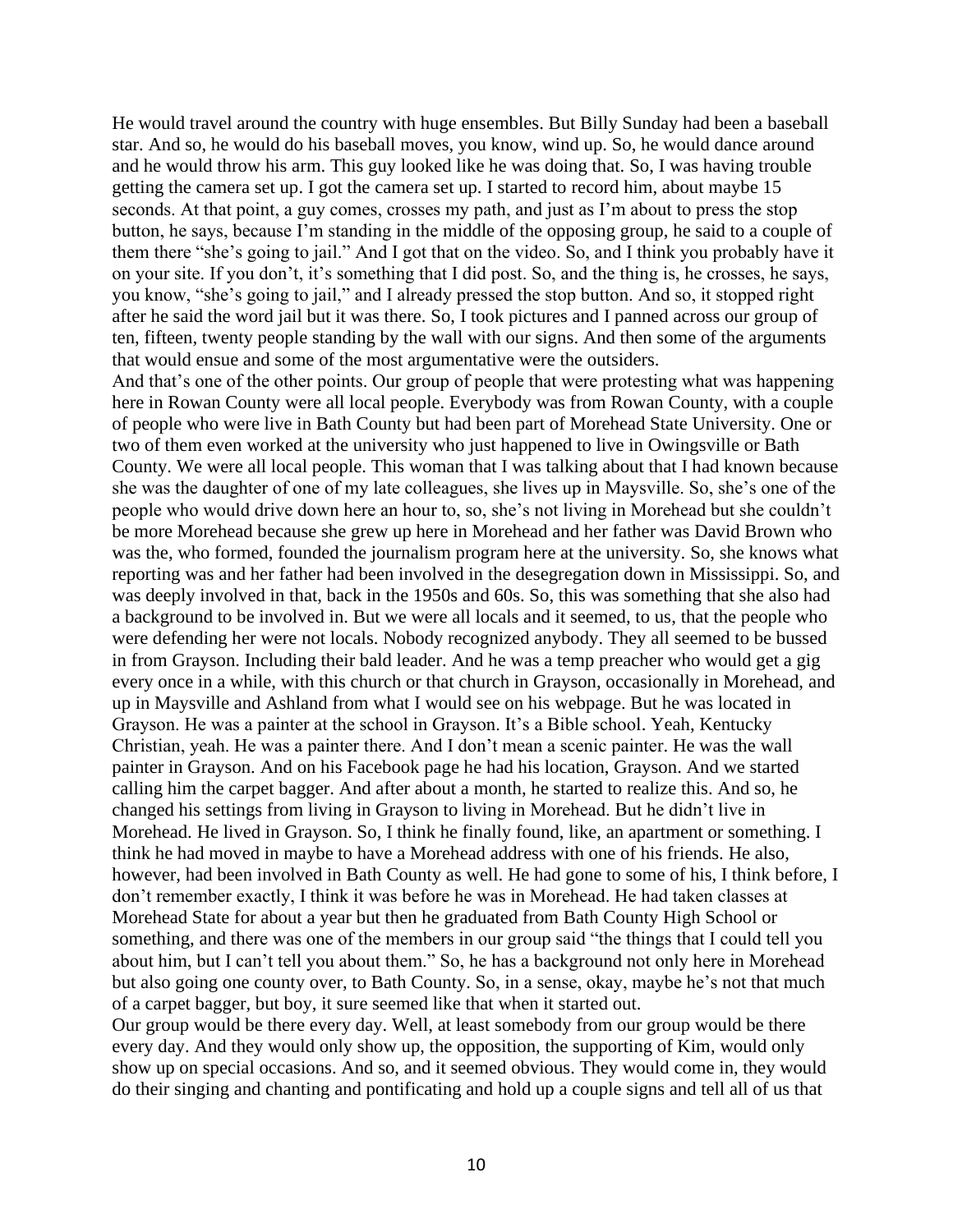we were going to hell and then they would leave. So, it, from what we could see from that, it was no real reaction on the part of supporting what Kim Davis was doing from the people in Rowan County. That the only people that were making any points about what was happening were the people that objected to what she did. I couldn't see any support. You know, as to what was being said in the churches, that I didn't know.

I: At these protests or rallies, did you, what was the environment like? Did you feel safe at them?

R: Oh, yeah. We would, you know, nobody really threatened us. We would sit, some of us would bring lawn chairs and umbrellas because, you know, just like it is a scorching hot day here, scorching hot week or two as well. It was in the upper 80s and lower 90s for quite a bit of that summer. And having a heart condition, the heat was not very good for me. And so that was part of the value of my being able to park the car right there on Main Street in front of the courthouse instead of back in the parking lot, so I could go and sit in the car and sit in the air conditioning every once in a while, if I needed to. So, it was, there would be, well there were two or three people that were trying to show up every day. And there would be between maybe five and ten people that would be there from off and on, coming and going, between 8:30 and 9 in the morning, as the office would open, till around noon, 12:30 or so, and then, more or less, we would, you know, disband. I don't know if any of them were there too often at 2 or 3 or 4 in the afternoon. But, if there were, if this was a time when the support group would have a rally, a church service or whatever, you know, we would try to be there, make sure that we, if not equal numbers, because what they would do is they would bus in like about ten or twelve people and, but we would try to have a presence there to show that we were, we hadn't abandoned the fight. What also was happening is that they had a, when I say a service, they sang like five hymns. Always in the order, always the same five hymns. So, this was, you know, I don't know whether they had a rehearsal, you know, the night before, or whatever, but this was their set pattern. And their bald preacher would do some sort of a sermon. A little bit later on, as it got to the granting of the licenses, and it started to get media attention, two groups would sort of line up on the opposing sides, opposite sides of the sidewalk that led to the courthouse. So, we were on the Main Street side, they were on the parking lot side because they would be coming with their van or two of people that would be in the parking lot. And eventually, as it got to the point where the licenses were being court-ordered to be issued and the national media showed up, CNN and Fox and MSNBC and two or three of the TV stations would show up to be there the whole day and would bring their satellite trucks. They were across the street on the other courthouse's lawn and they had their satellite trucks parked in the lot for that building.

I: Alright. So, in your opinion, was the media attention at this event, was it appropriate? Was it overkill? Was it underrepresented?

R: I felt, you know, we always wanted to have media attention. We always wanted to make sure there would be somebody there. If someone from the media was sort of hinting that they were gonna be there we wanted to make sure that we were gonna be there. We did not want them to only be able to interview the supporters. And after about a week or two, when there would be maybe one reporter and then maybe one or two other reporters would come in after that, in order to sort of unify the message, and make it so that it wouldn't be a problem for somebody who really didn't know all the details of what was going on, was just a casual member of the group,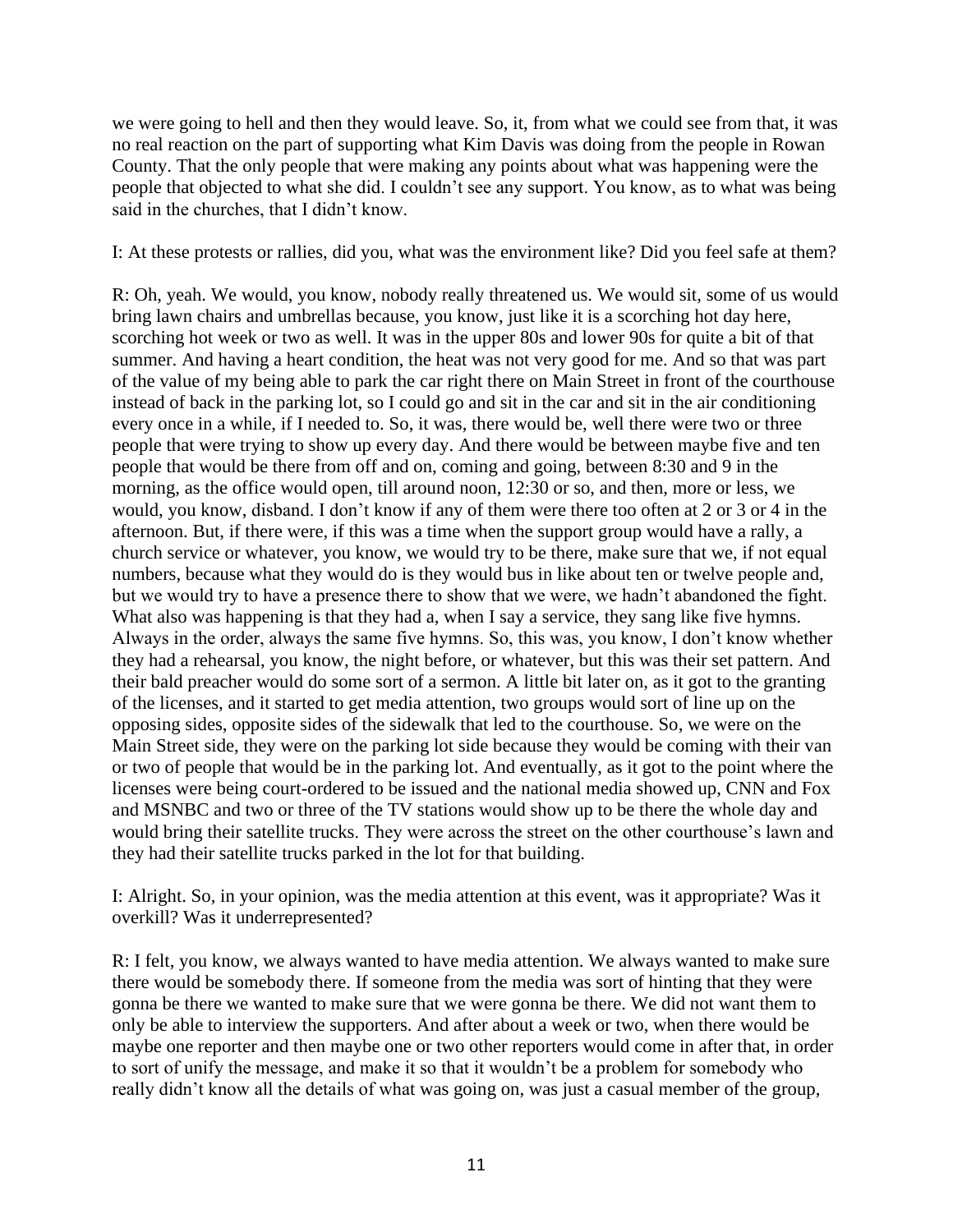that they would not really be able to do a good interview, we sort of, you know. Mary Hargis took it on herself and we sort of appointed her to be the media spokesperson so that we could always say she's the one to talk to.

I: Yeah, Mary is well spoken. She also did an oral history with us. Do you think this person, Kim Davis, the Rowan County clerk, was she the best representative for the cause of religious liberty?

R: (laughs) She was too easy to make fun of. Partially, her dress, which is the Apostolic dress code, so to speak. Look it up, you look up Apostolic clothing and you will see websites and stores that sell the type of costume, the three layers, at least, that, you know, there always had to be a jacket on top of a top on top of you know, another layer that, and then the certain length of skirt and type of skirt. That made her just stick out like a sore thumb in this hot, hot, hot summer. So, that was part of it. So, it made her, made it very easy for people who didn't know her, for the national media, to, and the television comedians, to easily make fun of her. Some of which was unfair, but we can't say that she didn't bring it upon herself. The one who really brought the most ridicule, nationally and internationally, was her husband. The fact that his go to meet clothes included this floppy straw hat and big overalls, it made it so to have him look like the scarecrow in The Wizard of Oz. And you would think that, you know, okay, they're country folk. But they weren't really unsophisticated country folk. She had a fine upbringing. Jean Bailey's the salt of the Earth, wonderful woman. And there was no reason for her to, it seemed like they were dressing down. And as to whether they did it on purpose or whether it was, they just didn't realize what it was going to look like, the group pictures of her with Huckabee and the two of them with Huckabee, and Huckabee's wife as a group, the four of them, and a couple of the other politicians that were there, they just looked so, it's just so easy to make fun of and create Facebook memes. And so, she might not have been the best person to take this fight upon herself. Now, I don't know who, about the one other court clerk, who's also named Davis but no relation. And I don't know how well-spoken he was because I don't remember really hearing him, as to whether he might have been a more appropriate, tag you're it. She came out, immediate, knee-jerk reaction that she was not going to do this and she made her point and she got tagged with the publicity. Now, maybe she thought there were gonna be twenty or thirty others that were gonna back her up and, as it was, that one other guy, that other Davis from one of the counties on the other side of the I-65, as to whether she expected at least him to help her along. Even he didn't. So, I understand that she had been writing letters to Governor Bashir before the court case, in case this happens, you know, this is more or less what my plans are, and that she had sent a letter out to all 137, or the other 136 court clerks, to try to get them to form a group and was not able to. So, she was always, she was the ringleader as far as that was concerned, and nobody followed through to help her. So, she got in over her head, really. And something that you don't understand until it actually happens to you is what national media attention means.

I: Do you believe that she deserved to be imprisoned?

R: (pause) She was not imprisoned for her beliefs. She was imprisoned in contempt of court. Now, judges have been known to do all sorts of things as far as putting people in prison for contempt of court. Just this week, there is a case somewhere, I think, in Pennsylvania, of a lawyer who wore a Black Lives Matter pin and she was slapped with a week's imprisonment in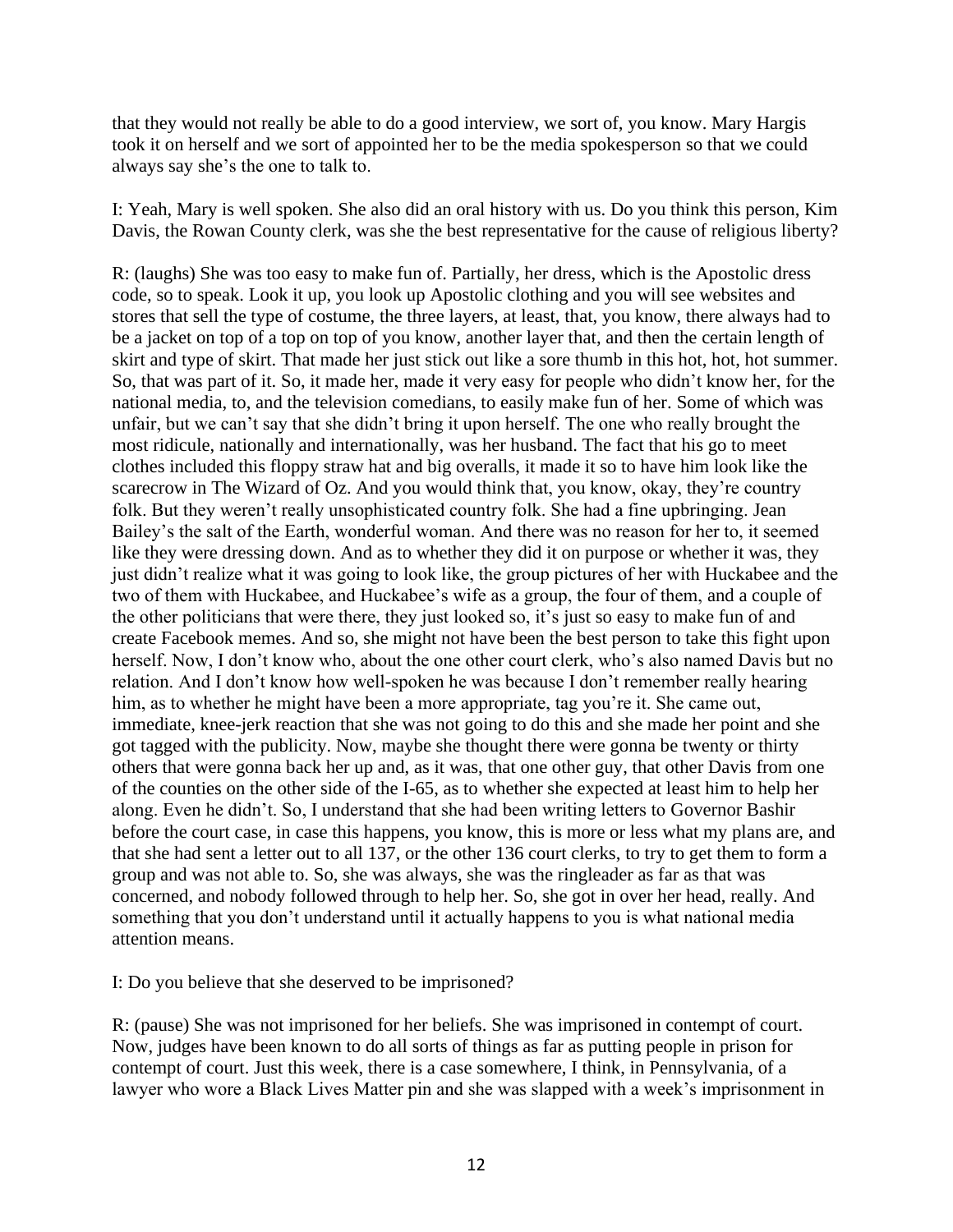contempt of court. It was stayed for her to do an appeal, but I seem to recall seeing last night that she is going to jail for it. But I didn't read the article, I just saw the "Lawyer Jailed for Wearing Black Lives Matter." So, judges have a large leeway in what they can do. For that matter, after she was put in jail, I was dumbfounded that he let her out so soon. And, because as it turns out, she did not follow the judge's instructions. She did not issue any of the licenses. She did not sign any of the licenses that were issued. All she did was, in a sense, allow the licenses to be issued in the same manner that if she had just kept quiet and just said "Brian, issue the licenses" and not do anything. Brian would've done the licenses and would've just signed, you know, Rowan County clerk, and no one would have been any the wiser. And it would've been, you know, because that's exactly what she ended up doing after she gets out of prison. The things were not signed in the court to the ones, the way they should've been. So, I've always had a personal dislike in the requirement that the person who holds the position of the clerk, or the Secretary of State in Illinois, be the one that your check should be made out to.

When I went to Northwestern, the first football game I went to, which I went to because OJ Simpson was on the opposing team (laughs) so I wanted to see this guy, you hear a lot about him. We were all given, as we came in, cardboard visors that had written across them "Paul Powell, Secretary of State of Illinois." And I would not wear them with the name up, I wore them because the sun was in our eyes, we needed those visors, it was clever. So, I had it with the white side facing up, not his name. And then I found out in the next few weeks when I went in for a driver's license or to renew the car, you make out your check to Paul Powell. Not "Secretary of State Paul Powell." Paul Powell. And I wouldn't do that. I put "Secretary of State, Paul Powell" or I just put "Secretary of State." They would take the check anyway. And, it comes to pass, about four or five years later, Paul Powell goes out to Mayo Clinic for some illness, never returns. Comes back in a box. And when they went to his apartment, they found shoeboxes, cardboard cartons, packs in foil in his freezers, of checks and cash. The checks went back twenty or twenty-five years. He had been just taking things and not cashing a lot of checks and people would, you know, my bank book is not balanced because the check for my auto renewal or driver's license hasn't been cashed. And this had been going on for a decade or two in Illinois. So, I've always felt don't make the check out to the person. So, even though I knew Jean, I would not write my check out to Jean Bailey. And I would not write the check out to Kim Davis. By the way, I gotta get my registrations done in the next two days as we get to the end of July. And of course, now we're doing it by credit card, but still, it's something that I would've objected to. And so, it's the same thing that, she's objecting to having to put her name, Kim Davis, on the certificate. And I would think it would make more sense for it to really be "Rowan County Court Clerk" on the certificate. Which would, I hope, have solved her problem. It might not have. But, if it didn't make any difference whether Brian wrote "Rowan County" or whether she wrote "Rowan County," fine. I think, though, at the very beginning, because of the fact that she could've had Brian do the licenses from the very beginning, but she now held sway over her office and all of the people in her office had to obey what she was, the way she ran her office that it would not have been okay for her to just put, or have Brian just put the court, you know, "Rowan County Court." But after she came out of jail, that's what it was. Now, one of the times, I forget what it was, the first license or the second license, Brian would type something into the computer, would get a printout, he'd look at it, take the printout, march into Kim's office. He would come back, type into the computer again, do the printout, take it, march back into her office. I've got video of this, five or six times, before, finally, something came out of the computer that was agreeable to him. And I don't know what those other ones were. What were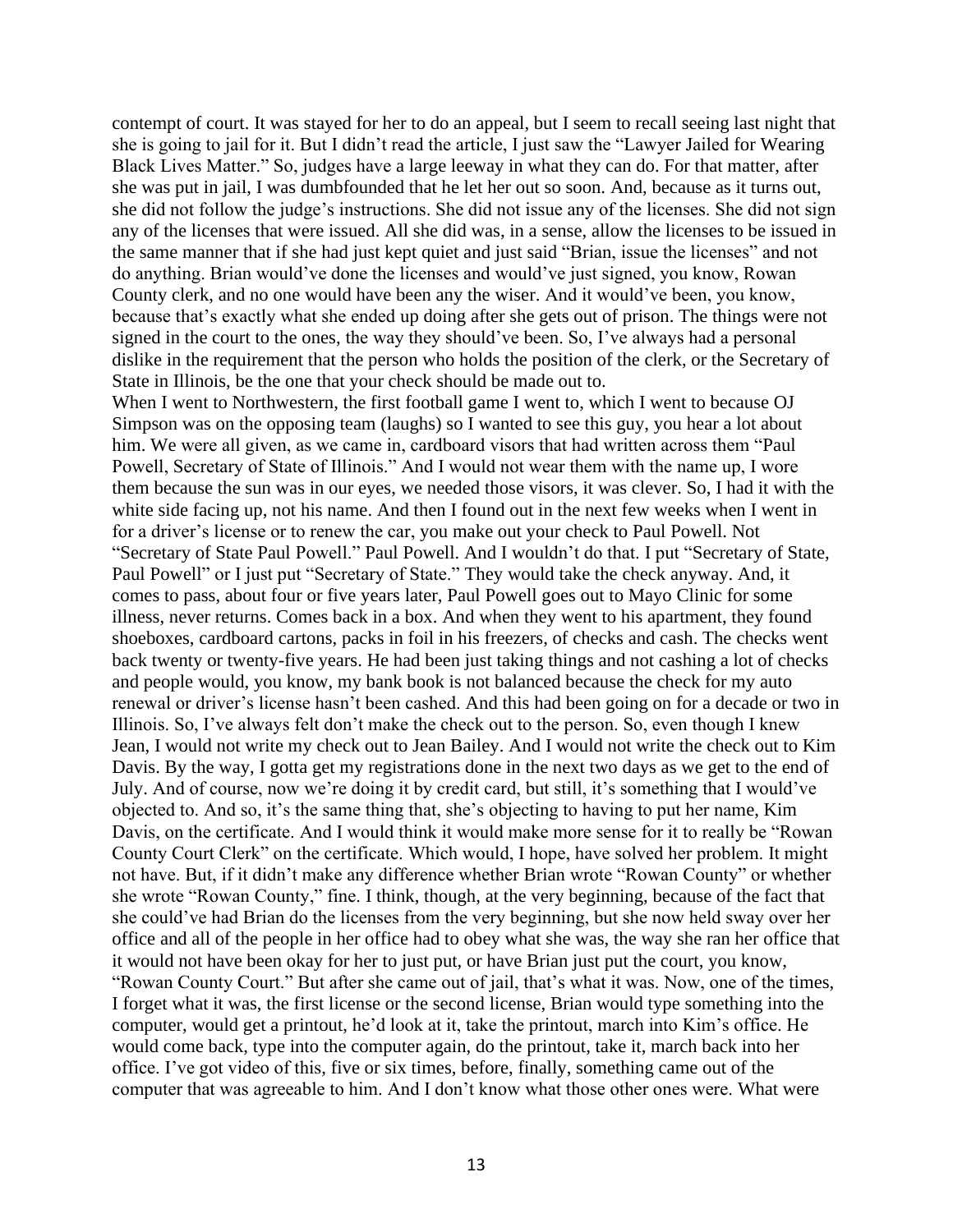the forms of her identifications that you felt were not appropriate, that you made her do it again. Now, as to what connection she had with her computer on her desk to how the licenses were going to be filled out, that I don't know. But, this happened at least once, where he had to march back and forth, back and forth, like five times with a printout before there was a good one that he could turn to the couple and say "okay, you sign here and you sign here."

I: Well, thinking back to the day of her release, what are your thoughts on the events?

R: Well, I and the rest of the group had agreed we were not going to go, because we knew that this was going to be an event where it was gonna be all outsiders. There were people coming up from Florida and from the Carolinas and, you know, Mississippi maybe even. They were gonna be out of towners, out of staters, and that it was of course, gonna be also a political thing with both Mike Huckabee and, as it turns out, also what's his name, from Texas.

# I: Ted Cruz.

R: Ted Cruz. And I thought that was so funny the way they elbowed him off (laughs) from getting on to the stage. I'm glad that somebody had a camera, a video camera, behind the stage where Cruz was. And, you know, he looks so sad. But this was Mike Huckabee's ballgame and it just last week, cost him \$25,000 because it was his ballgame. Because of the use of the music, the theme from Rocky was finally adjudicated and they made a settlement of, they didn't announce but it was, because of the paperwork of court filings that he had to pay \$25,000 for the use of the theme from Rocky. And I would assume that if he had let somebody else onstage you know, he may have been able to share it. But he also tried to say "well this should be fair use because this was not a political campaign" except that he had charged all the expenses to his political campaign. So, it became obvious that this, he was using it and using her for his political campaign for running for president. So, we were not going to end up being a part of it. We did not want to be involved in any of the fisticuffs, either verbal or physical, that might have resulted. So, we sort of let them have their day. And, you know, just vicariously watched it on television and, see I'm also, you know, as far as the music is concerned, that also is one of my areas of interest about the legalities of the use of music and the situation of one piece of music after another after another after another being yanked away from whatever public that wants to use it. There's only two or three musicians that will let a Republican use their music. And so, when Trump comes out of the smoke and fog to Queen, "We Are The Champions," which is so ironic, because Reagan had screwed up with using Bruce Springsteen's "Born In The U.S.A." because the song is an anti-American song, so to speak, that Reagan did not understand. Did you ever listen to the words of the song? So, Bruce Springsteen was able to embarrass Reagan into not using it anymore. I don't know if any payment was made. But, you know, the fact that the group's name is Queen. Doesn't that, shouldn't that say something to you? And you end up having a voice, the lead singer, turns out he's bisexual, was bisexual. And that he was not only British, he was a immigrant. I forget which island, Madagascar or Barbados or something, some foreign island. So, it just, everything that could possibly be wrong about the use of that song, or use of any song from him, from Freddie Mercury and that group, you know, is just absolutely stupid.

I: Layers of irony.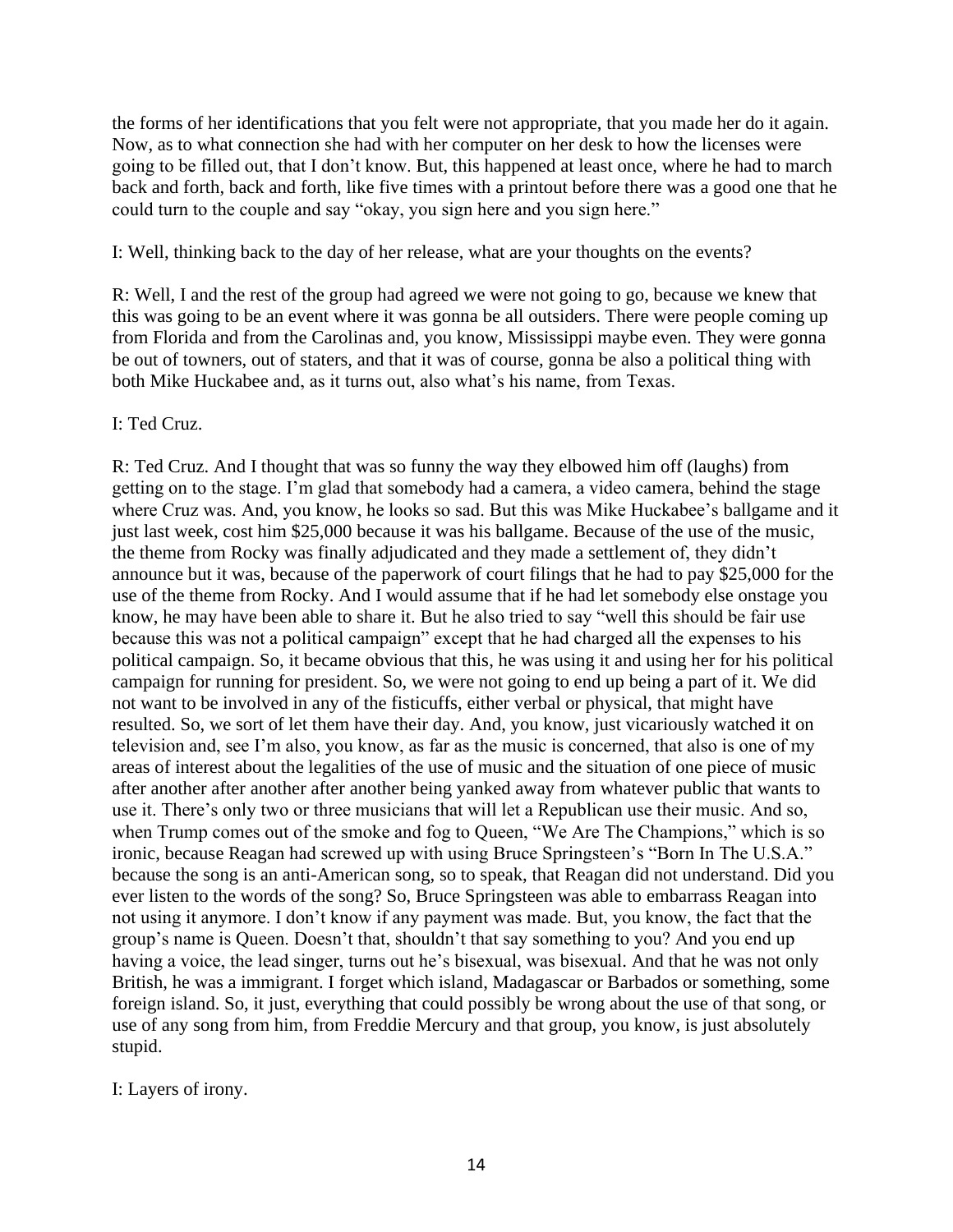R: Yes, yes. And of course, last night a comedian, and I don't remember who it is, produced that smoke, you know, and the blue, and the rising up of the podium and the teleprompters. I just thought that was so funny that the teleprompters were the first things that you saw because they're taller than the podium. The rising up. Somebody did a video with replacing the music with the Darth Vader entrance music. I immediately, while that was still happening, said "Oh what we really need is the Funeral March of the Marionettes," (humming tune). That is Alfred Hitchcock's entrance. Nobody's done that yet, at least, I haven't found that yet. And you know, maybe I should still end up doing that but it's something that the improper use of music, and this is something I taught in class. As it turns out, it's not raw political use. Music is licensed as a venue. In other words, the location. Morehead State University has a venue license for any of the concerts, any of the classroom uses and student use and the radio station. We could use any piece of music. But a commercial radio station, I had to teach this to my students. A commercial radio station also has these licenses. That does not mean you can use music as background music in a commercial, in an advertisement. That has to be a separate, separate permissions. Advertising use is not included in a blanket ASCAP and BMI licenses. One other situation, of course, is with political advertisements. If you wanted to use it in a political commercial, if they, for example, if Trump were wanting to use that entrance in one of his commercials with that music, that, they could very easily, you know, sue him and win. As to whether he would win, whether they would win because of the use in the venue, the assumption is the hall has a blanket license and this was sort of background music, it wasn't overtly political. The answer, of course, is that they could withdraw the permissions for that piece of music to be included in the blanket license. But that means, for that duration, then, no radio station, TV station, concert hall could use that piece of music either during that period of time for any use whatsoever. So, that would make things kinda difficult. The other thing that was funny was they used The Turtles' "Happy Together." And that has been in a lawsuit for the past two years with the digital satellite broadcasters. Sirius and XM. That they have not been being royalty uses for it because it's a pre-1972 recording. And so, The Turtles have sued them for like a couple hundred thousand dollars for improper use of "Happy Together" and they ended up playing "Happy Together" to start the Republican Convention. It was the first piece of music they played after the national anthem.

I: That's interesting. Thinking back to last summer and the other local elected officials. Do you believe that they did what they could do? Do you approve of their actions or reactions?

R: Supposedly, Walter Blevins tried to tell her, "really, you gotta do your job." But when it turns out that she's away from the office, supposedly, at that point, absent, would mean that the judge executive would be the one that could take over and sign it. He backed away and wouldn't do it. One of the contentions of her lawyers was from the very beginning, as soon as she said she wasn't going to do it, that made her quote unquote absent, at least as far as that part of her job is concerned. So, from the very beginning, they said, that Walter Blevins should have been able to go and do the licenses because she was theoretically absent. Even if she was physically there, if she wasn't gonna do that part of her job, she was absent. So, as to whether that was the case or not, either when she was there or not there, Walter really could have done it, but it was something that he probably felt was not politically expedient. Now, as far as the mayor is concerned, Jim Tom Trent, his postings on Facebook were totally inappropriate and it's the sort of thing that all of us have been saying, we're gonna remember it when it comes time for the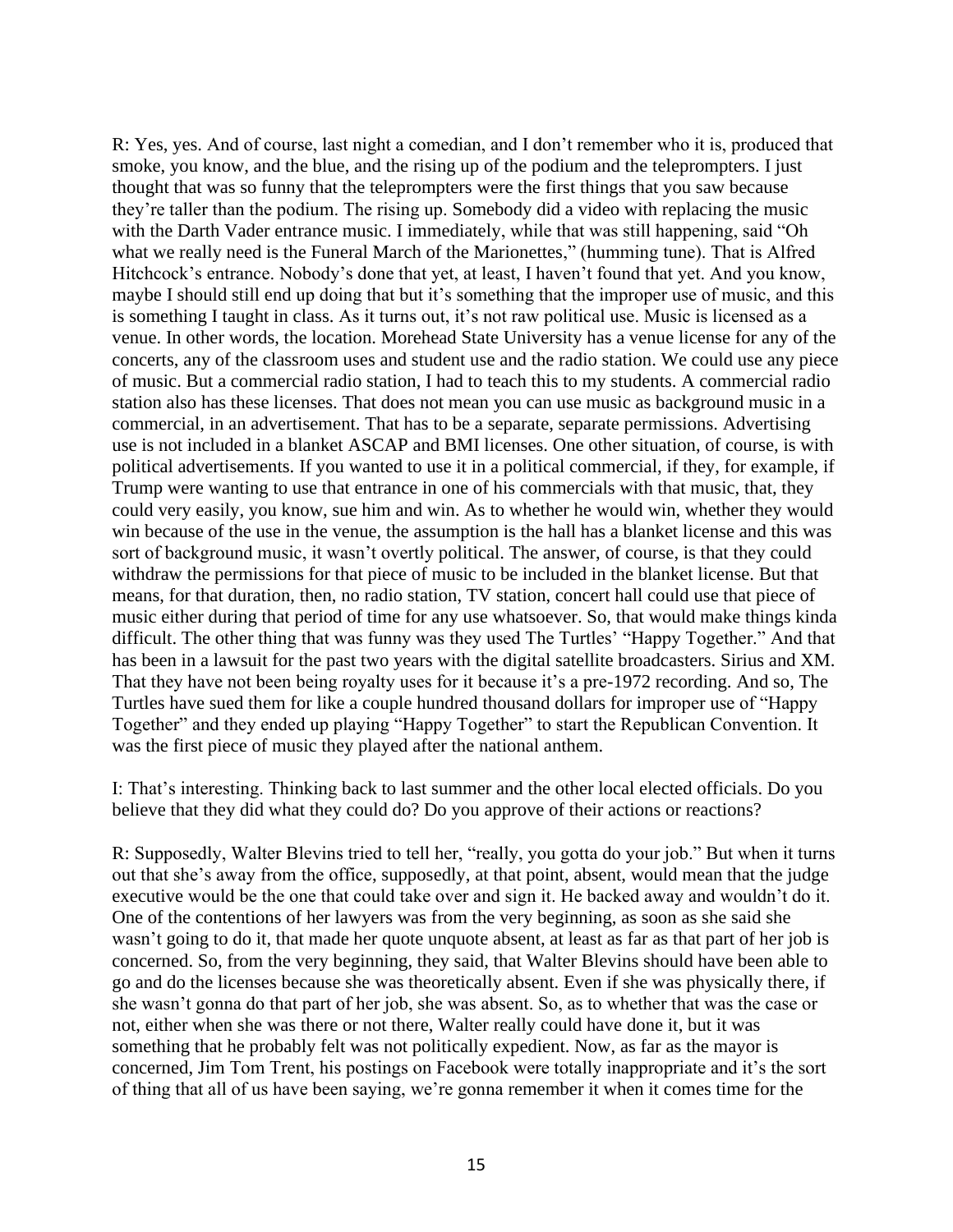election. Now, as far as what Kim is going to be doing, supposedly she has realigned herself as a Republican. I don't know if she has resigned from the Democratic Party yet or not. But I'm surprised she didn't show up at the Republican Convention. And that might be a point as to whether the national Republicans realize that she is an embarrassment, and it could very well be that they do.

I: Let's think about outcomes for just a moment. What are your opinions on the outcome of the religious liberty or the marriage equality movement? And would you call your efforts a victory?

R: No, because of the fact that the wrong guy became the governor. And this probably would've happened even if a Democrat got in as governor because of the legislature. The ruling, the law was changed to the point where what she had originally wanted, not having to put her signature on there, is no longer a part of the law, so she won. I think, from the beginning, that she had asked Governor Bashir to make a executive order that the person's name would not have to appear. And, to be honest with you, I think that's reasonable. For the same reasons that I talked about as far as Paul Powell is concerned. Why should the name have to appear? It's not the person who has issuing the license. It's the position that is issuing the license. It is the office that is issuing the license. And that office is permanent. That position is permanent. That is a temporary person. However, when you get down to, let's say, when a law is passed for the country, the United States, the President signs his actual, or her, actual name. Even if they do it one little scratch at a time and change pens. You never get to see what those signatures look like. You can imagine what they would look like. But, they're not just signed President of the United States. They are signing their actual name. so, keeping that in mind, well then yeah, maybe her name should have been on there. We do get out driver's license renewals and our registration renewals from Kim Davis or Jean Bailey, in the past years. So, the name is, the person's name is an important part of the license form but I wish it wasn't.

I wanna tell one little story, because I wanna get this in. when the first license was issued to David and David, it was something that, you know, we weren't, anybody wasn't really sure what she was going to do. I think this was the one where he had to go back and forth for that. So, I'm there, I'm leaning over, taking pictures, and every, all the other photographers are there as well. And I can see in the picture there was on the front page of the Herald-Leader, that I was another foot or two off from the picture. And so, it didn't get it, but I was there. And I was taking pictures from a different angle, but I wanted to, went the licenses were signed, I wanted to, because I knew they were gonna be going out and we were trying to, our group to surround him and protect him, protect them and move them off of the sidewalk onto the lawn, because the police wanted to try to keep the sidewalk free but if it wasn't going to work then the reporters would grab them quickly on the sidewalk, which is what happened. I wanted to be able to be first out so I could see them coming out. So, I was one of the first people out of the courthouse when this happened. And I get out there, everybody's just standing there. I thought maybe someone would be peeking in the window or something. Nobody knew. So, I'm standing there and I say "They got it!" And everybody, at least on this side, started cheering. That was the first, my announcement of it, was the first that everybody knew outside what the result was of it. And I don't, I have yet to find anybody that has any recording (laughs) of it, because I didn't have my camera running or even if it wasn't gonna be a good picture the audio would be there. So, nobody has my shout, "They got it!" But that was what, you know, that was the beginning of the celebration that morning.